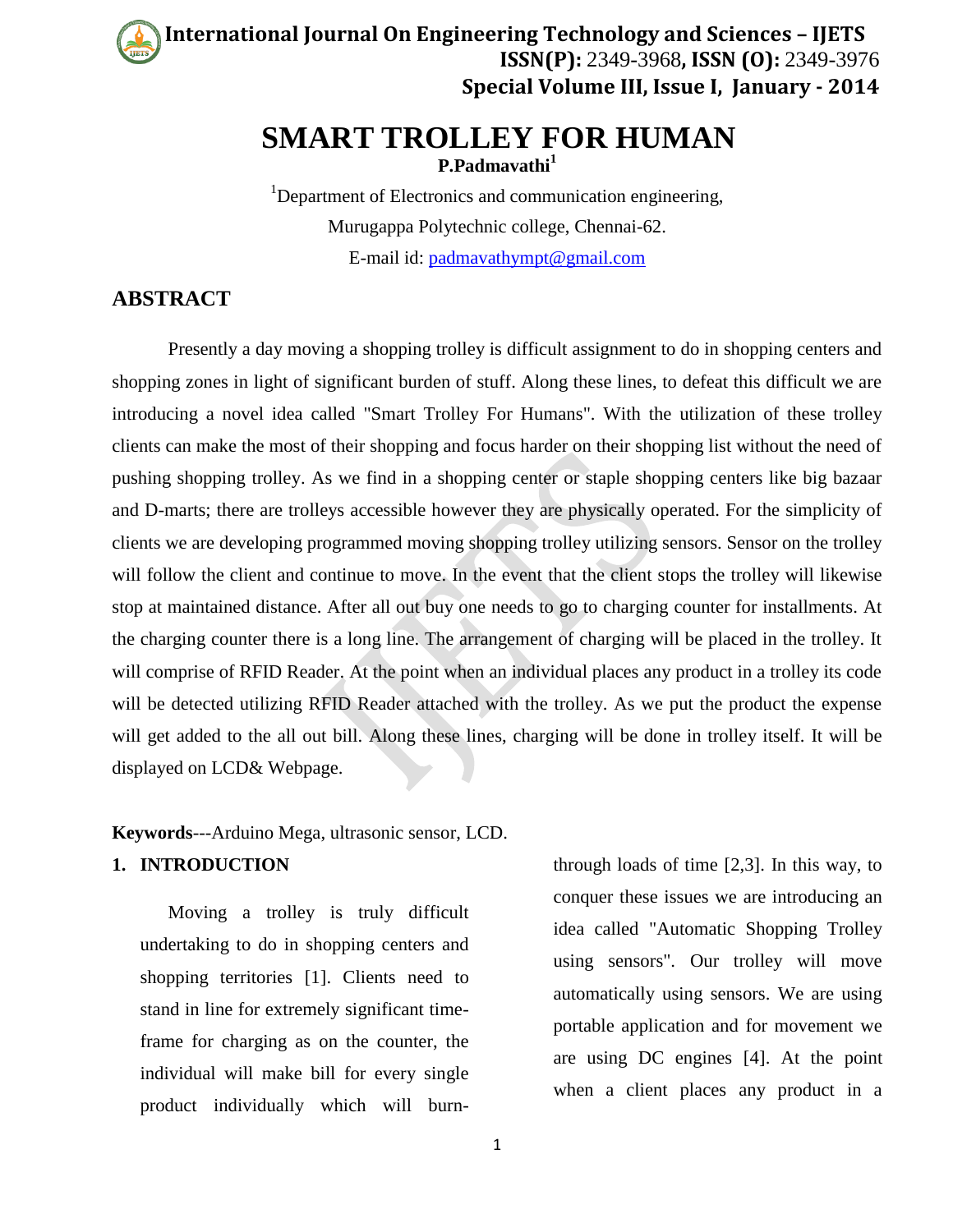#### **Controller International Journal On Engineering Technology and Sciences – IJETS ISSN(P): 2349-3968, ISSN (O): 2349-3976 Special Volume III, Issue I, January - 2014**

trolley its code will be detected using RFID Reader attached with the trolley. In this way, Customer can monitor the aggregate sum. It will be displayed on LCD [5].

### **2. Methodology:**

 The fundamental target of our undertaking is to make shopping all the more simple and agreeable for every single client by providing them numerous offices directly in their trolley. Trolley will move after the client at the maintained distance. When the shopping is done one has not to stand by in the line as the trolley will have RFID Reader attached. The client's trolley will have the aggregate sum displayed on the LCD and Webpage which will be then tracked by the man on the counter. So the time will be consumed less. Trolley will move after the client at the maintained distance through RF. On the off chance that obstruction is available methods, through ultrasonic sensor the trolley will stop then we can alter the trolley in other course by using RF transmitter. Subsequent to completing the shopping a catch is available inside the trolley we can squeeze implies the absolute shopping things are shipped off the webpage. The figure 1 shows outline of proposed framework. **Figure 1: Overview of smart trolley**



**system.**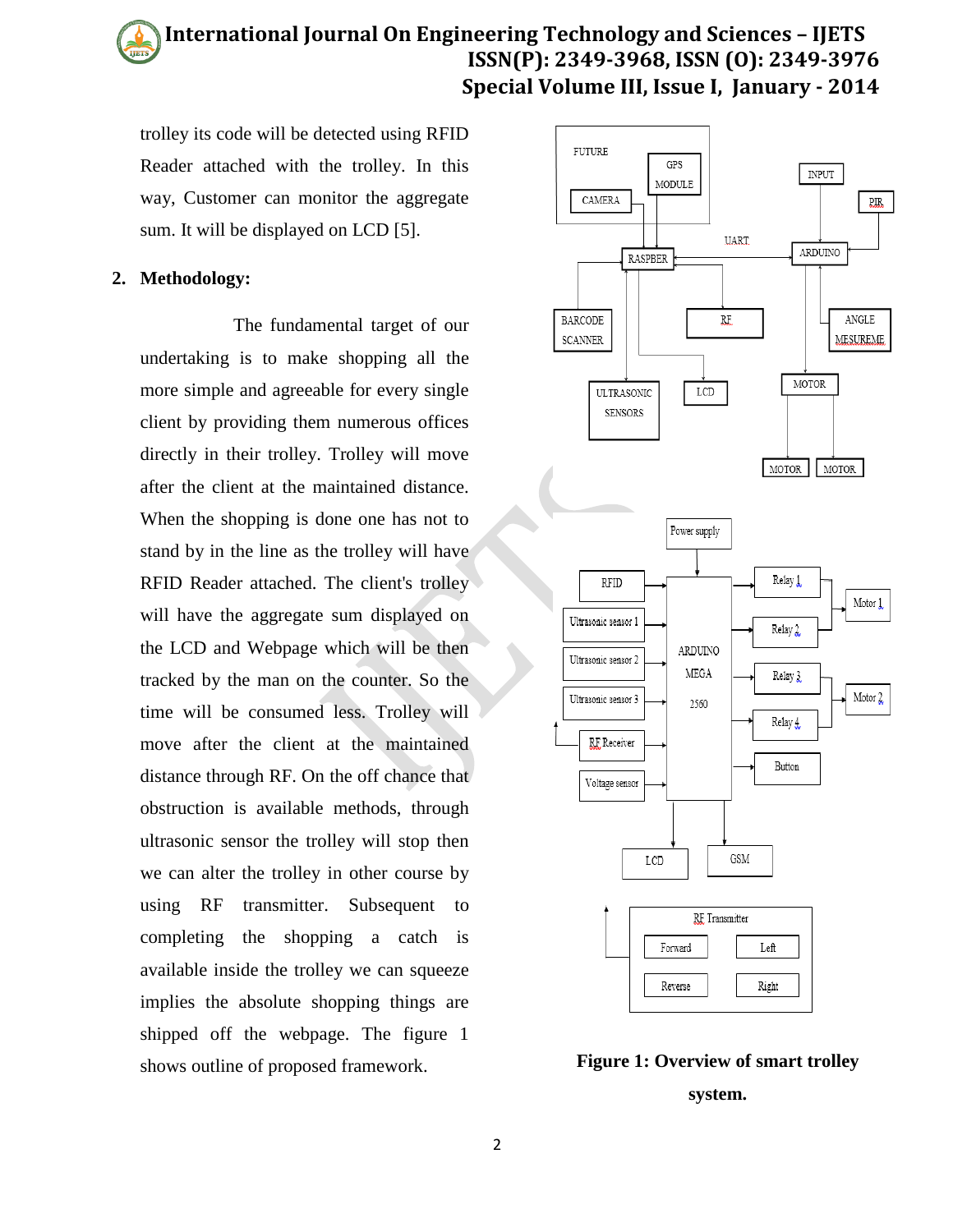#### **Controller International Journal On Engineering Technology and Sciences – IJETS ISSN(P): 2349-3968, ISSN (O): 2349-3976 Special Volume III, Issue I, January - 2014**

The trolley will move by squeezing of buttons in RF transmitter this status of button will get through radio recurrence in RF beneficiary then it status given to the contribution of the Arduino through this status we are programmed to push a trolley Ahead or Backward or Left or Right.Then if the trolley is moving any deterrent is available before the trolley implies it very well may be detected through ultrasonic sensor and the trolley can be stop.The charging measure is done through the RFID reader, when the RFID tag is placed inside the trolley implies the RFID reader reads the tag through this label what thing is taken and cost will be display in the LCD display.The battery voltage will likewise display in the LCD.Then finished the shopping implies in the trolley they have button on the off chance that you pressed, the shopped things and absolute expense will display in the webpage.

## **ONCLUSION**

The smart billing and direction-controlled trolley helps clients in shopping. It can reduce the time sitting tight in a line for billing and payment. The bill is shipped off the admin framework application for references and payment. The application in the admin framework permits the admin to change the expense of the product if there are any adjustments in the cost of a specific product and that is reflected in the expense of the product while billing. The framework can follow the client with the assistance of RF application and the direction of the trolley can be controlled with the assistance of same application. This causes the client to appreciate shopping and reduces the tedious cycle of shopping.

## **REFERENCES**

- **1.** R. Designer and T. Takahashi, "Robot Designer or Robot Creator," RO-MAN 2007 - The 16th IEEE International Symposium on Robot and Human Interactive Communication, Jeju, Korea (South), 2007, pp. 507-507, doi: 10.1109/ROMAN.2007.4415137.
- **3.** Switzerland, 2011, pp.  $1\frac{G}{G}$ **2.** Y. Kobayashi et al., "Assisted-care robot dealing with multiple requests in multi-party settings," 2011 6th ACM/IEEE International Conference on Human-Robot Interaction (HRI), Lausanne, Switzerland, 2011, pp.  $1\overline{67}$ -168, doi: 10.1145/1957656.1957714.
	- **3.** J. Han, S. Lee, E. Hyun, B. Kang and K. Shin, "The birth story of robot, IROBIQ for children's tolerance," RO-MAN 2009 - The 18th IEEE International Symposium on Robot and Human Interactive Communication, Toyama, Japan, 2009, pp. 318-318, doi: 10.1109/ROMAN.2009.5326249.
	- **4.** T. Ohyama et al., "Implementing human questioning strategies into quizzing-robot," 2012 7th ACM/IEEE